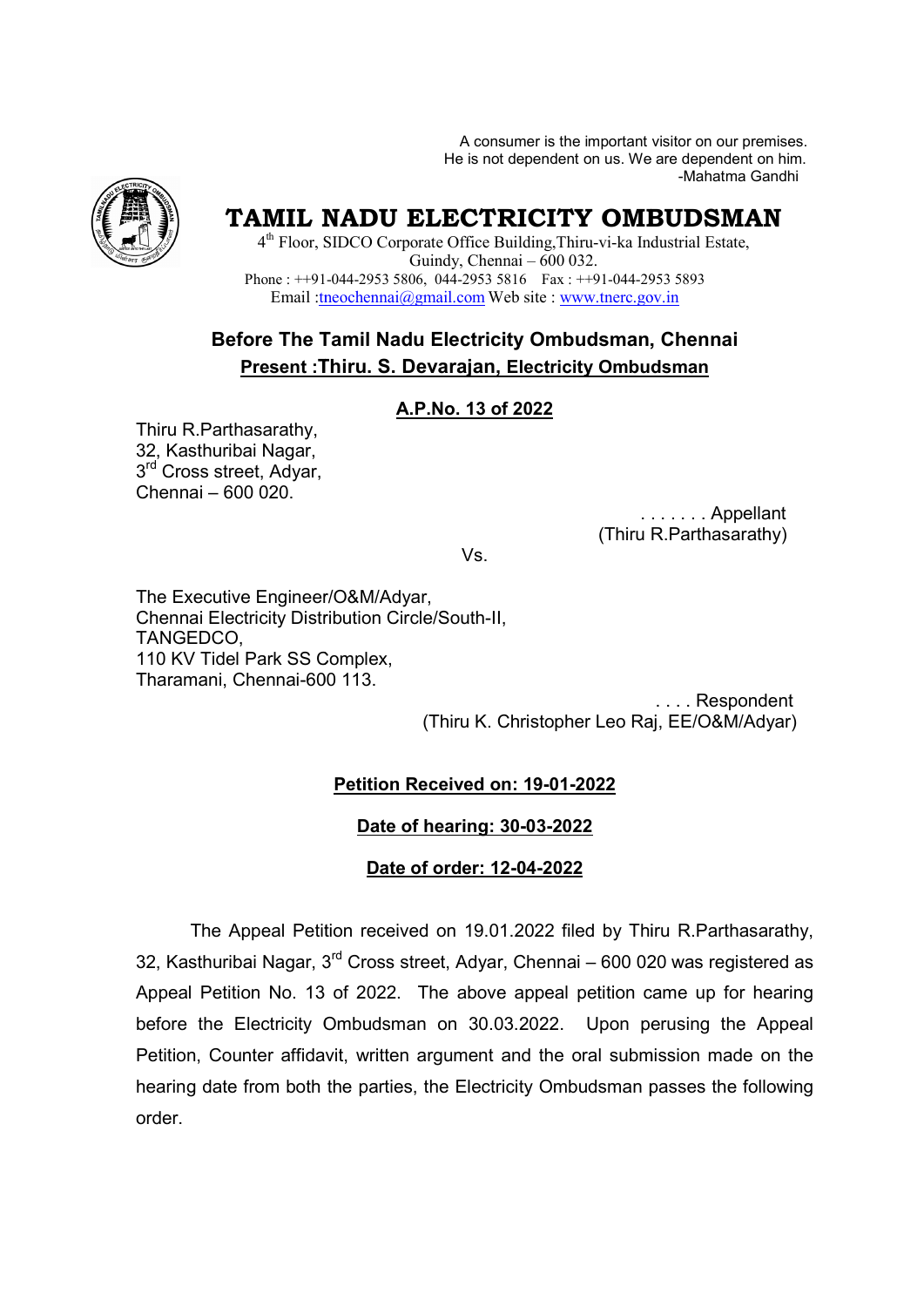### **ORDER**

### 1. **Prayer of the Appellant:**

The Appellant has prayed not to erect the pillar box in the front side of his building as it may cause damage to his property.

# **2.0 Brief History of the case:**

2.1 The Appellant has stated that he had given complaint to the concerned AE namely Thiru Parthiban not to install the pillar box in the frontage of his property.

2.2 The Respondent has stated that on receipt of the complaint AEE/O&M/Velachery had inspected the site and explained to the appellant about the work progress in Gandhi street, Taramani.

2.3 Not satisfied with the reply of the Respondent, the appellant has filed a petition with the CGRF of Chennai Electricity Distribution Circle/South-II on 18.10.2021. The CGRF of Chennai Electricity Distribution Circle/South-II has issued an order dated 22.12.2021. Aggrieved over the order, the appellant has preferred this appeal petition before the Electricity Ombudsman.

## **3.0 Orders of the CGRF :**

3.1 The CGRF of Chennai Electricity Distribution Circle/South-II have issued its order on 22.12.2021. The relevant portion of the order is extracted below :-

## *"Findings and order of the forum:*

*The forum observed that the Executive Engineer/O&M/Adyar explained the need for erection of Pillar box.* 

*Hence CGRF petition is disposed off without any orders."* 

## **4.0 Hearing held by the Electricity Ombudsman:**

4.1 To enable the Appellant and the Respondent to put forth their arguments, a hearing was conducted on 30.03.2022 through video conferencing.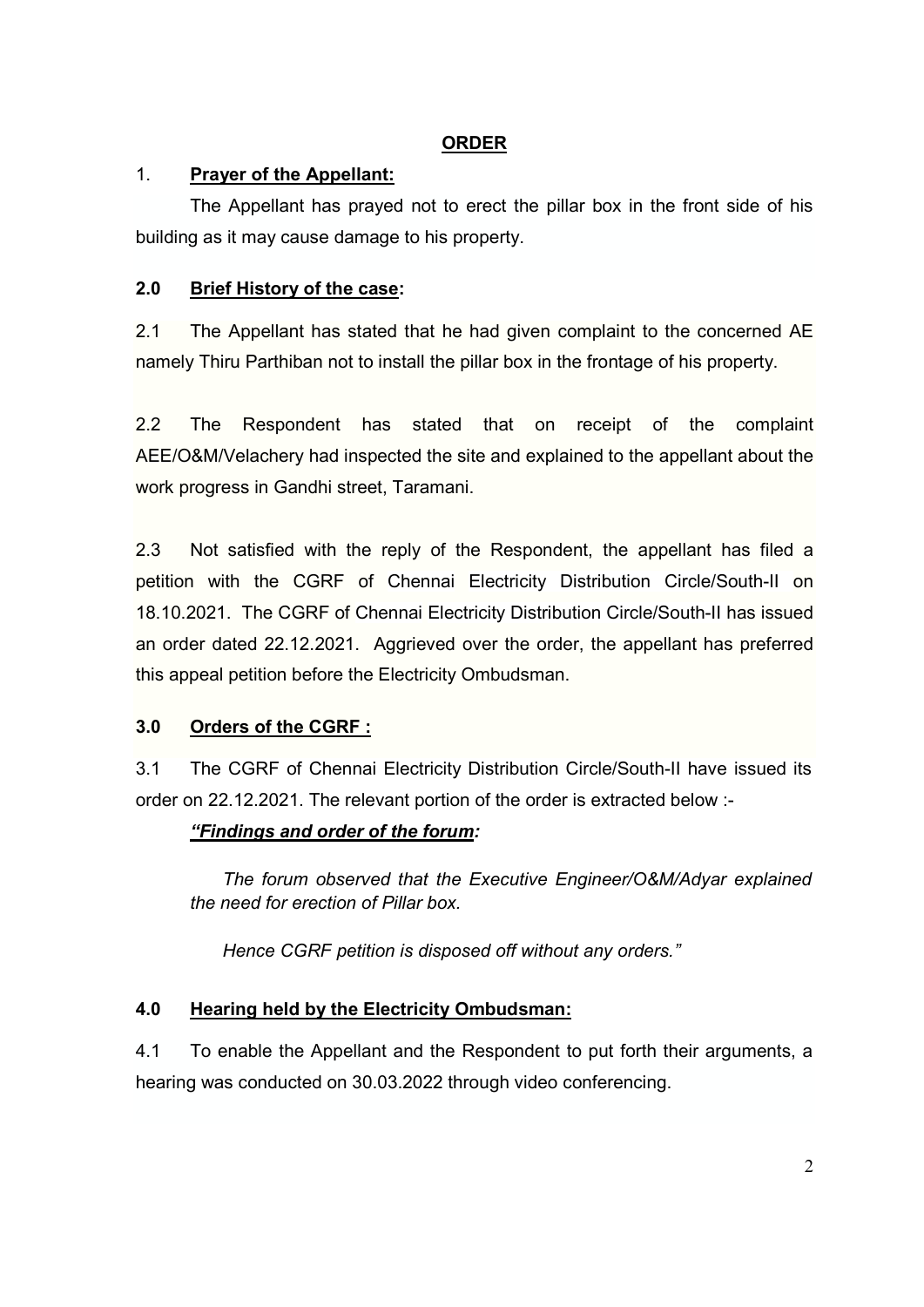4.2 The Appellant Thiru R.Parthasarathy and his counsel Thiru D.Parthasarathy have attended the hearing and put forth their arguments.

4.3 The Respondent Thiru K.Christopher Leo Raj, EE/O&M/Adyar, Chennai Electricity Distribution Circle/South-II has attended the hearing and put forth his arguments.

4.4 As the Electricity Ombudsman is the appellate authority, only the prayers which were submitted before the CGRF are considered for issuing order. Further the prayer which requires relief under the Regulations for CGRF and Electricity Ombudsman, 2004 alone are discussed hereunder.

#### **5.0 Arguments of the Appellant :**

5.1 The Appellant has stated that himself, his mother Renuka, his sisters Sowmiya and Saranya are the owners of the land and building at the western portion of the property at No.9, Gandhi Street, Taramani, Chennai 600 113. His father's brothers namely Devan and Kannan are the owner of the building on the eastern side of the said property and have illegally occupied his building in the said property and causing damage to the same. There are suits pending in respect of the same.

5.2 The Appellant has stated that on 30.09.2021, electricity pillar boxes were originally installed on the eastern side of the said property in front of the said building of Kannan and Devan. But the said Devan and Kannan, deliberately to obstruct the appellant's building on the western side and to cause damage to Appellant's property, with their high influence had removed those boxes and are now attempting to install it on the western side of the property to obstruct the frontage of the appellant's building.

5.3 The Appellant has requested to take immediate and appropriate action and to direct the concerned Respondent not to install the said Pillar boxes as the said pillar boxes will obstruct the Appellant's frontage and further cause damage to his property and also prayed to conduct an enquiry in respect of shifting the boxes from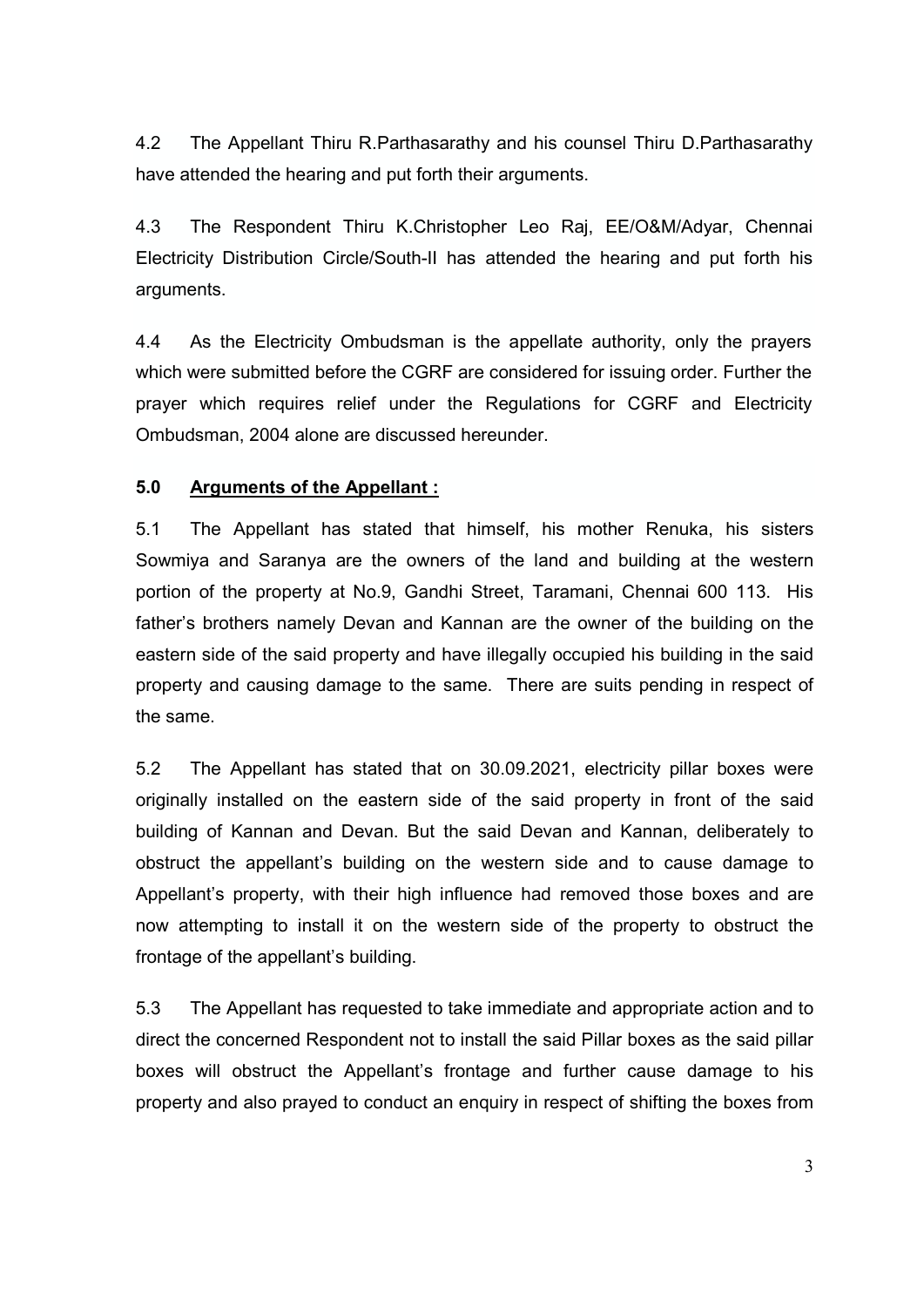the eastern portion of the said property to the Western portion of the said property at Door No. 9, Gandhi Street, Taramani, Chennai - 600113.

#### **6.0 Arguments of the Respondent:**

6.1 The Respondent has stated that as per Indian Telegraph Act, the Distribution License, TANGEDCO, empowered to provide Distribution Network in the Public places. It is stated that the OH to UG conversion schemes is undergoing in the Velachery/Taramani area. Door.no.9, Gandhi Street, Taramani is also included in this scheme.

6.2 The Respondent has further stated that the LT distribution work is under progress by laying of 240 sq.mm / 120 sq.mm UG cable and erection of mini pillar / 6Way Pillar box. It is stated that in the existing LT pole location, it was proposed to erect mini and 6Way pillar box.

6.3 The Respondent has stated that the door.No.9, Gandhi Street property is very old building with empty land for a length of 80 feet frontage along the road side. The Respondent erected the 6 Way pillar in the western side of the property.

6.4 The Respondent has stated that on receipt of the complaint, AEE/O&M/Velachery has visited the site on 18.10.21 and discussed with the petitioner and explained in details about the work progress in Gandhi street, Taramani.

6.5 The Respondent has stated that the petitioner has objected to erect 6W pillar box in the western side of the property. The petitioner had approached CGRF forum for pillar objection. Temporarily the work was stopped and the fact was communicated to the forum. The essential requirement of LT network and erection of pillar / cable was explained to CGRF forum.

6.6 The Respondent has stated that the CGRF has given opportunity to attend the meeting through Video conferencing on 03.12.2021. The petitioner has not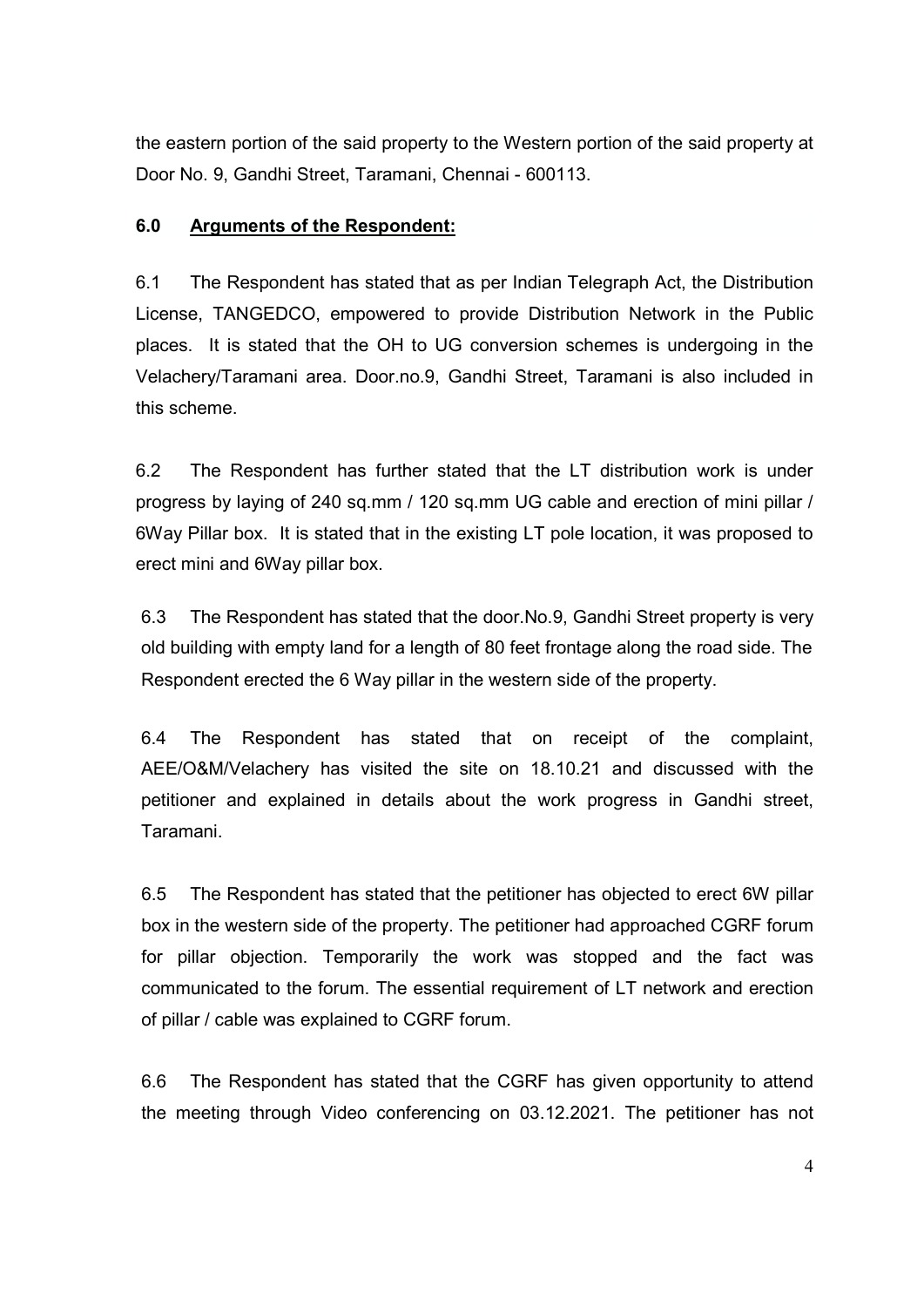attended the meeting and EE/O&M/Adyar attended the meeting. The petitioner was called over phone for a meeting at EE/O&M/Adyar office on 17.02.2022 to resolve the pillar box issue. Subsequently the site was inspected along with the petitioner, AEE/O&M/Velachery and AE/Schemes on 17.02.2022 by EE/O&M/Adyar. It is now instructed to AEE/O&M/Velachery for erecting 6W pillar box between the petitioner and his neighbor. The petitioner also accepted and requested to execute it.

#### **7.0 Appellant's Objection raised on the Counter filed by the Respondent:**

7.1 The Appellant has stated that the Respondent had attempted to mislead this Hon'ble Authority by placing false and frivolous statement as if I have agreed to place the 6 way pillar box between appellant's property and his neighbor.

7.2 The Appellant has stated that though he was present at the time of inspection, he never accepted to erect the pillar box between his property and his neighbor's property. Instead the appellant requested them to inform him where they have proposed to erect the 6W pillar box and they have agreed to inform the appellant. Therefore the appellant has requested to consider his Objection and also direct them to remove the unconnected 6w pillar box at the North western portion of the property obstructing his entrants and thus render justice.

### **8.0 Findings of the Electricity Ombudsman:**

8.1 I have heard the arguments of both the appellant and the Respondent. Based on the arguments and the documents submitted by them the following conclusion is arrived.

8.2 The Appellant has stated that he himself, his mother and sisters are the owners of the land and building on western side of the property at No.9, Gandhi Street, Taramani and his father's brothers Devan and Kannan are the owner of the building on the eastern side of the said property. The Respondent originally installed electric pillar box on the eastern side of the said property but on objection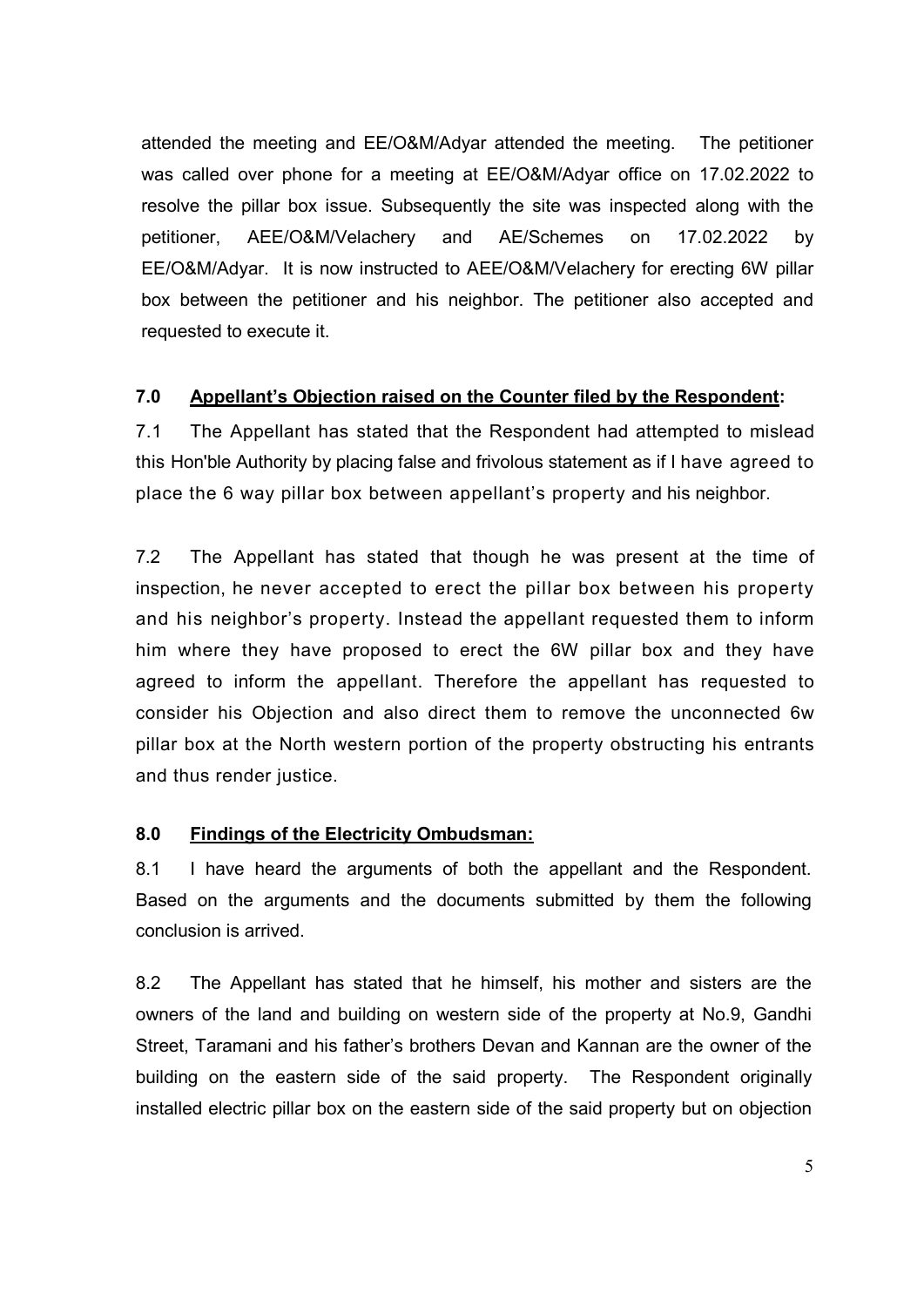by them now proposed to erect on the western side which will obstruct movement of the Appellant to his house. Hence the Appellant has prayed not to erect the pillar box on western side.

8.3 The Respondent has stated that the LT Distribution work is under progress and a 6 way pillar box proposed on the Eastern side of the property at No.9, Gandhi Street which is very old building with empty land for a length of 80 feet frontage along the road side. The Respondent has stated that as per Indian Telegraph Act, the Distribution Licensee is empowered to provide Distribution Network in the public places. As there was objection, the site was inspected and the pillar box is now proposed between the neighbor and the Appellant which is accepted by the Appellant.

8.4 The Appellant has stated that he has never accepted the proposal as stated by the Respondent and prayed to relocate the pillar box as it is obstructing his movement. Based on documents and the photographs submitted by the Appellant and the Respondent and also based on the explanation with a line diagram given by them during the hearing, it is noted that the original location proposed by the Respondent is on the public road, Gandhi Street which is outside the compound wall of the property on eastern side of the property owned by Thiru Devan and Kannan. As long as the Pillar box is proposed on the public road outside the compound wall, the objection raised by Thiru Devan and Kannan is not sustainable and the Respondent is free to erect the Pillar box at the original location i.e. Eastern side of the property at No.9, Gandhi Street. It is to be noted that the Respondent in his counter has stated that the Distribution Licensee, TANGEDCO is empowered to erect poles and lay electric lines in public road/place as per Indian Telegraph Act 1885 but failed to understand that the same Act holds good for the original location also. The Respondent cannot apply the Act selectively. Further, the Respondent has agreed to the above view point and accepted to erect the Pillar box at the original location itself as proposed initially. In view of the above, the Respondent is directed to erect the 6 way Pillar box on the eastern side of the said property at No.9, Gandhi Street enforcing the Licensee's authority.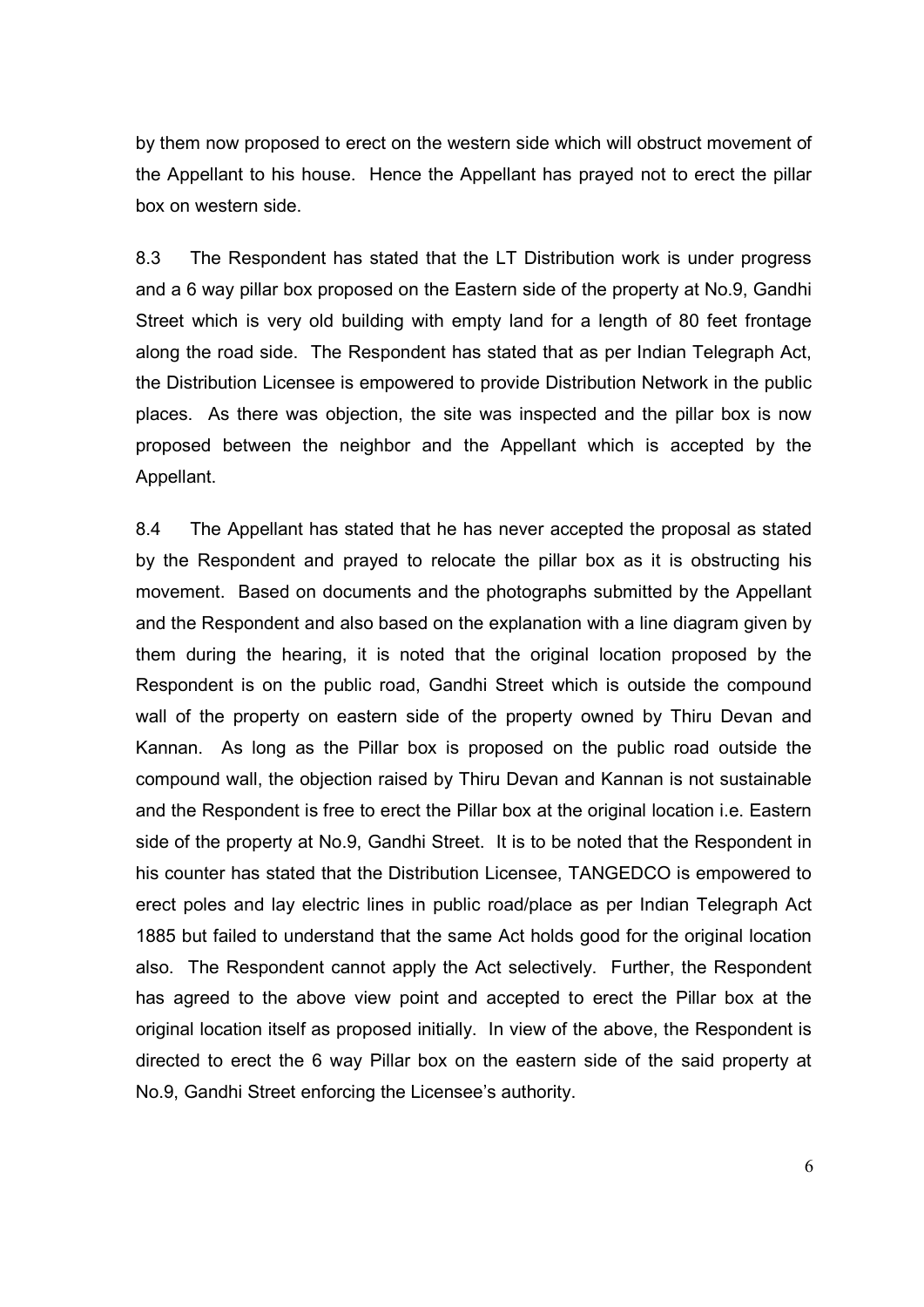#### **9.0 Conclusion:**

9.1 As per the conclusion arrived in Para 8.0 above, the Respondent is directed to erect the electric 6 way Pillar box at the eastern side of the property at No.9, Gandhi Street, at the location proposed originally.

9.2 The above work shall be completed within 45 days from the date of receipt of this order and a compliance report shall be sent to the Electricity Ombudsman within 15 days after completion of the work.

9.3 With the above findings the AP. No. 13 of 2022 is finally disposed of by the Electricity Ombudsman. No Costs.

> **(S. Devarajan)**  Electricity Ombudsman

"நுகா்வோா் இல்லையேல், <u>நிறு</u>வனம் இல்லை" "No Consumer, No Utility"

To 1. Thiru R.Parthasarathy, 32, Kasthuribai Nagar, 3<sup>rd</sup> Cross street, Adyar, Chennai – 600 020.

2. The Executive Engineer/O&M/Adyar, Chennai Electricity Distribution Circle/South-II, TANGEDCO, 110 KV Tidel Park SS Complex, Tharamani, Chennai-600 113.

3. The Superintending Engineer, The Superintending Engineer, Chennai Electricity Distribution Circle/South-II, TANGEDCO, 110KV SS Complex, K.K.Nagar, Chennai-600 078.

4. The Chairman & Managing Director,  $-$  By Email TANGEDCO, NPKRR Maaligai, 144, Anna Salai, Chennai -600 002.